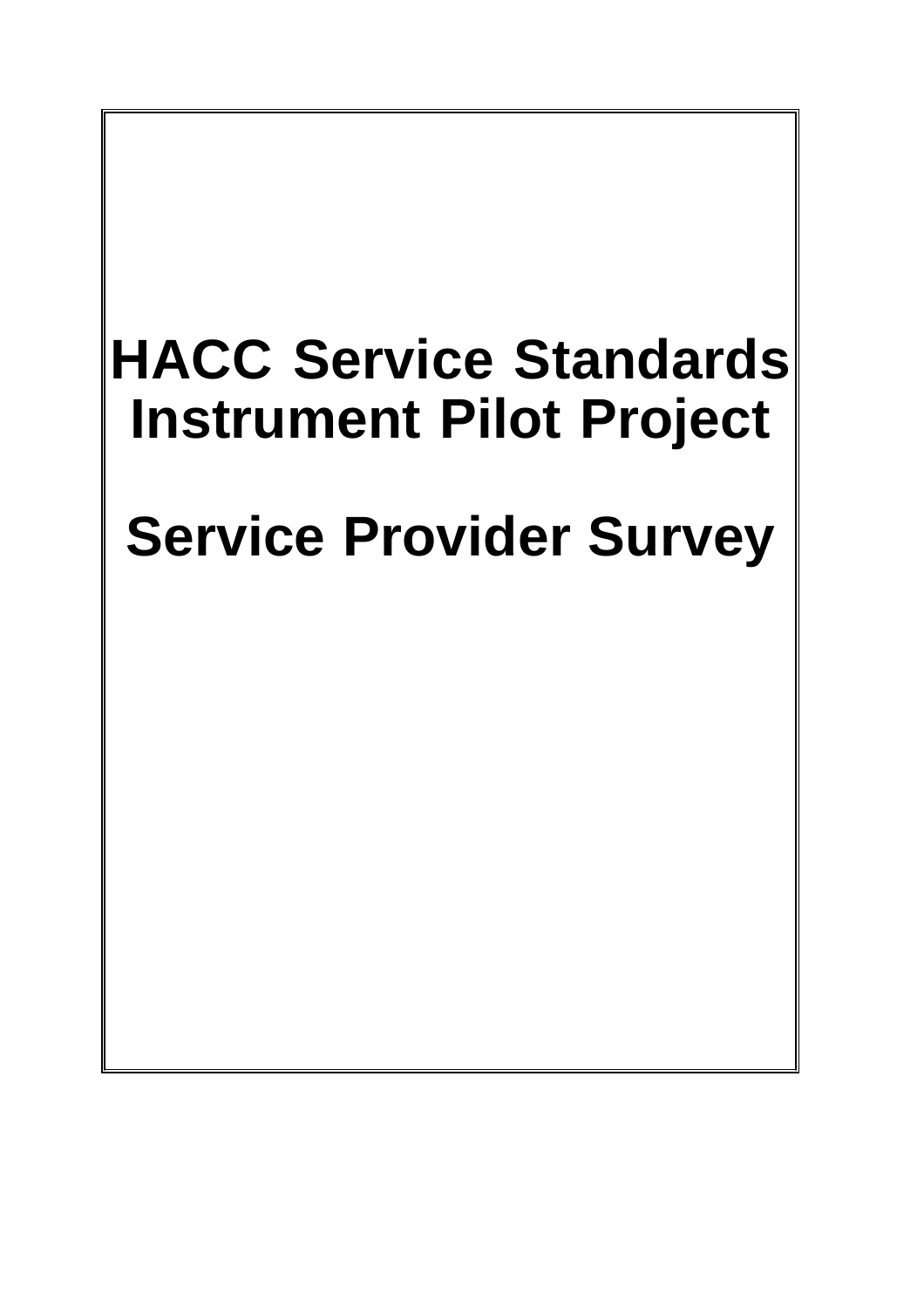The name of your agency is:

 $\blacktriangleleft$ What are the main types of services provided by your agency?  $\boldsymbol{p}$ At the time that you completed the Instrument, approximately how many clients was your agency providing with services? 3 What is your agency's client target group? 4a Is your agency one of a chain or a "set" owned by one auspicing body? 4b (If yes) How many other agencies are there in the group? 5 How long has this agency been operating?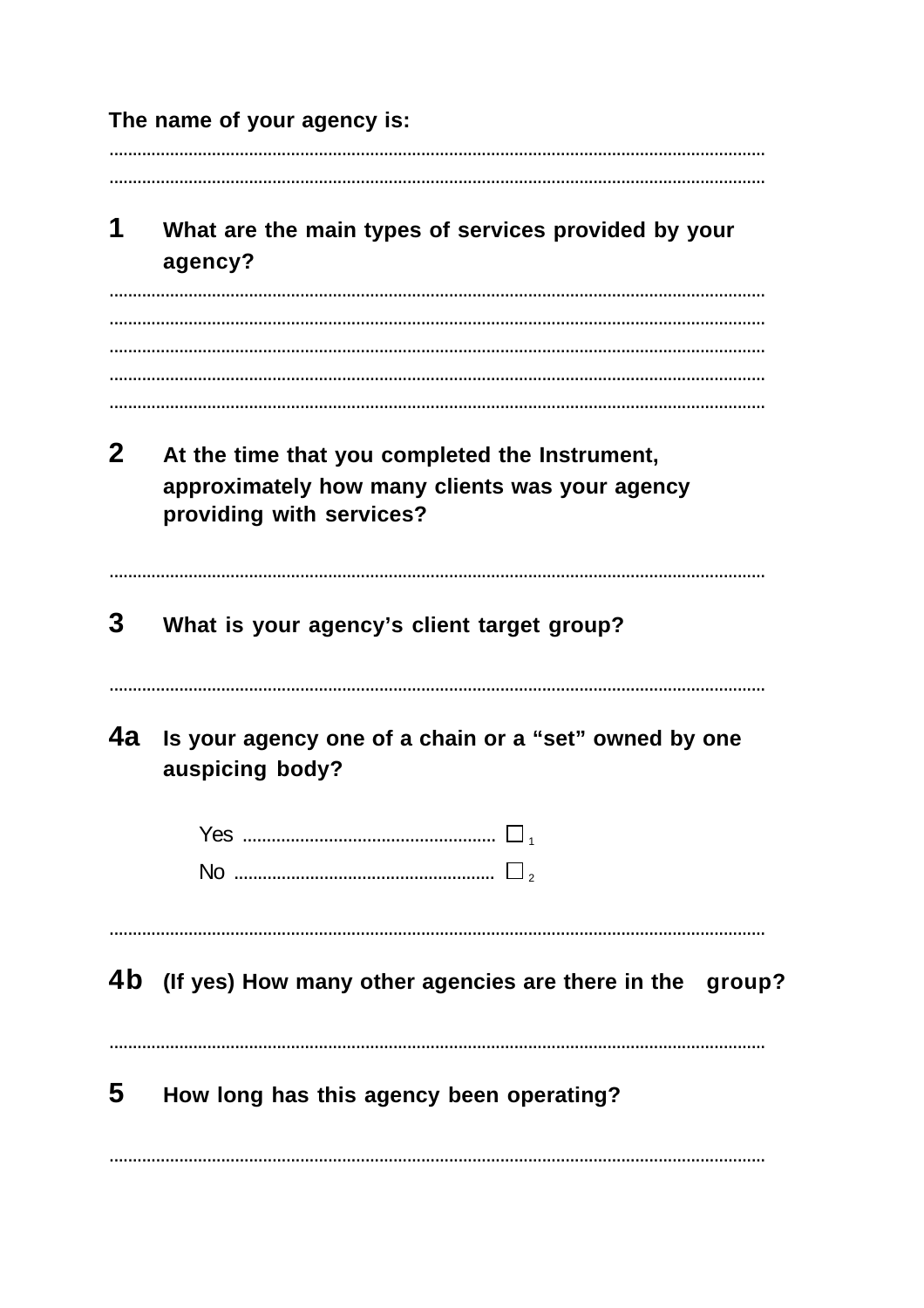### **Service Standards Assessment**

6a After completing the Instrument many of you will have had an interview with a government officer or independent rater. During this interview you would have discussed your agency's ratings and action plan.

Were there any standards where you did not agree with this person on the ratings that your agency should have received?

If you did not have an interview with a government officer or an independent rater, please go to Q7.

The list of standards provided at the end of this questionnaire may assist you in remembering points of disagreement.

| <b>Standard</b> | Reason |
|-----------------|--------|
| <b>Number</b>   |        |
|                 |        |
|                 |        |
|                 |        |
|                 |        |
|                 |        |
|                 |        |
|                 |        |
|                 |        |
|                 |        |
|                 |        |
|                 |        |
|                 |        |
|                 |        |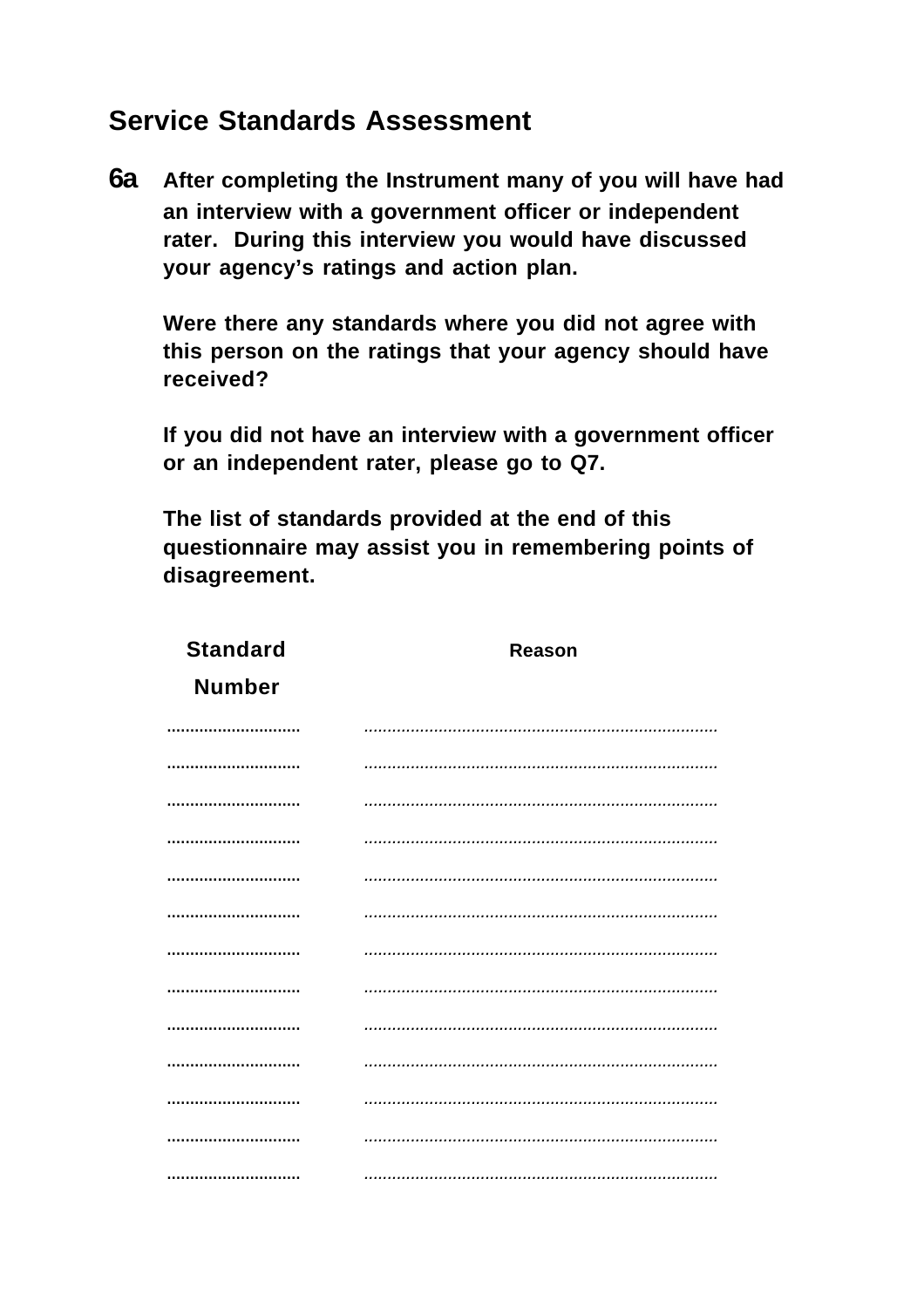**6b Were there any instances in which you did not agree with the government officer or independent rater on the action plans discussed during this interview? Would you say that regarding the action plans you:**

| Agree entirely | $\Box$   |
|----------------|----------|
| Partly agree   | $\Box$ , |
| Don't agree    | $\Box$   |
| Does not apply | $\Box$   |
| Don't know     |          |

**7a Has your agency ever received accreditation or has it ever worked towards accreditation?**

|  | Yes ………………………………   ⊔ |  |
|--|----------------------|--|
|  |                      |  |

No ......................................... <sup>2</sup>

**7b (If yes) From which body was this accreditation** 

**obtained?** .............................................................................................................................................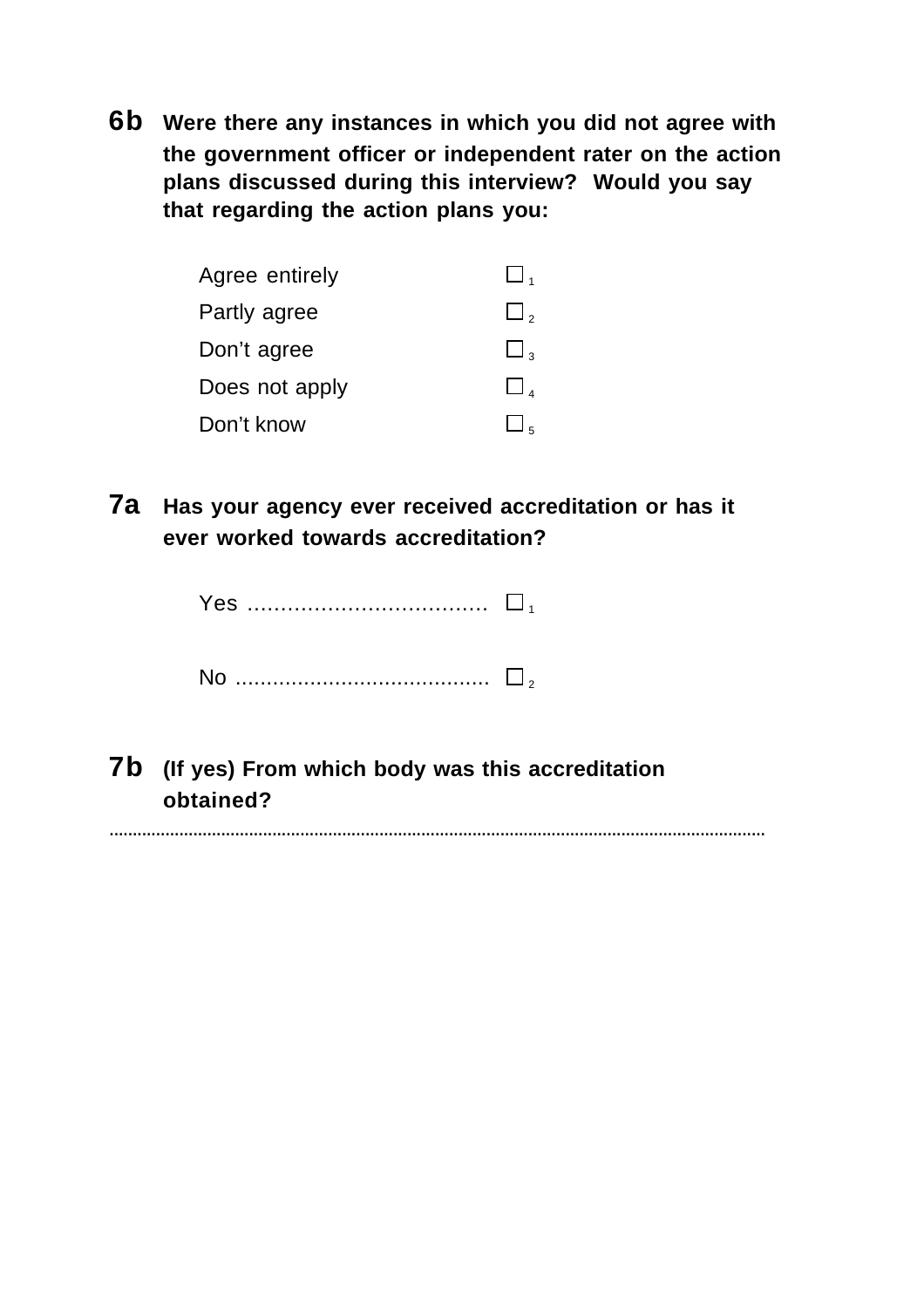## **Appraising the Instrument**

**8 We are interested to know your views on the standards themselves and the performance information requested against them. Review the list of standards provided at the end of this questionnaire. Are there any standards or performance information items that were unclear, inappropriate, undesirable or impractical for your agency?**

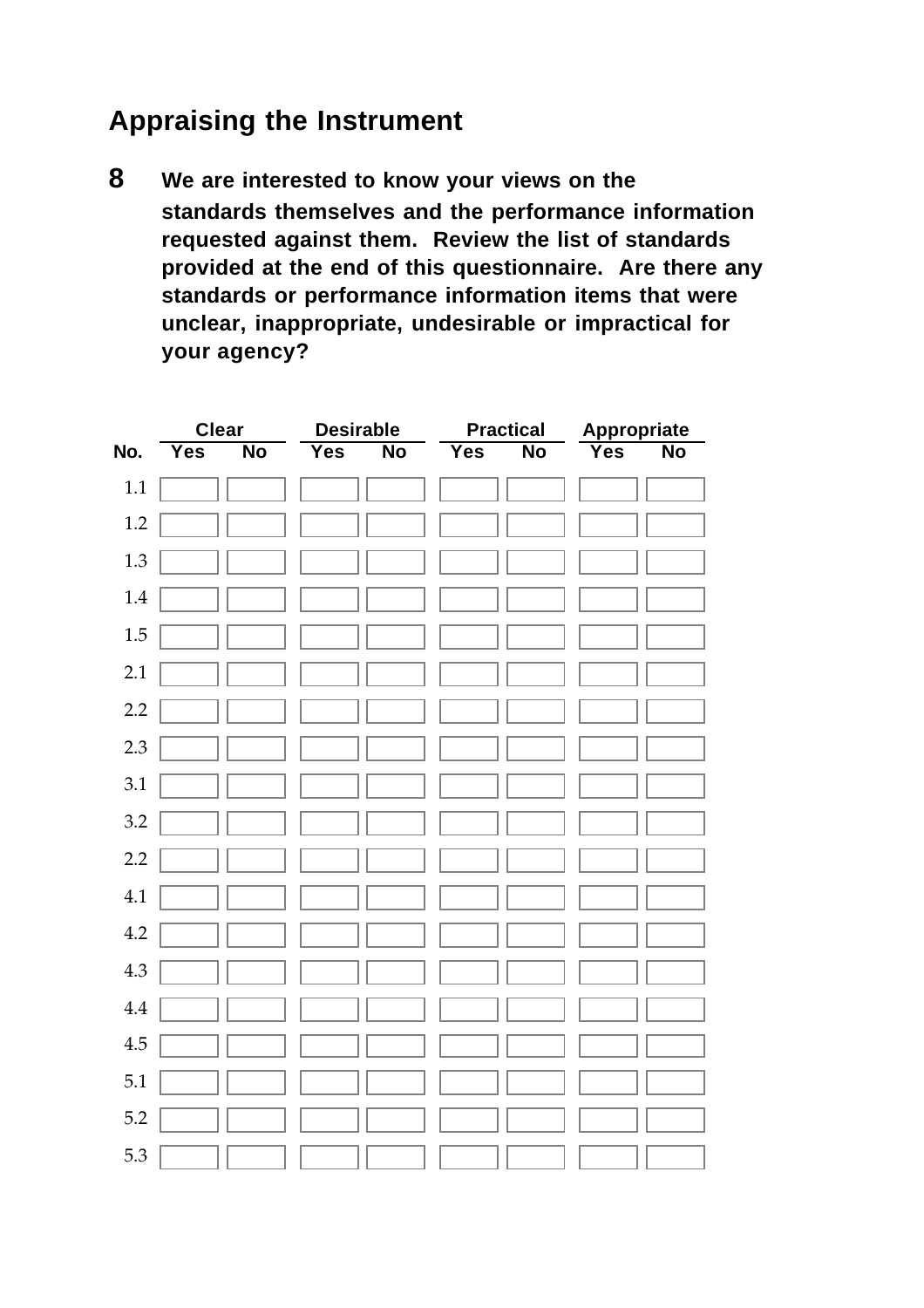|     | <b>Clear</b> |           | <b>Desirable</b> |           |            | <b>Practical</b> | Appropriate |           |
|-----|--------------|-----------|------------------|-----------|------------|------------------|-------------|-----------|
| No. | <b>Yes</b>   | <b>No</b> | <b>Yes</b>       | <b>No</b> | <b>Yes</b> | <b>No</b>        | <b>Yes</b>  | <b>No</b> |
| 6.1 |              |           |                  |           |            |                  |             |           |
| 6.2 |              |           |                  |           |            |                  |             |           |
| 6.3 |              |           |                  |           |            |                  |             |           |
| 6.4 |              |           |                  |           |            |                  |             |           |
| 7.1 |              |           |                  |           |            |                  |             |           |
| 7.2 |              |           |                  |           |            |                  |             |           |
| 7.3 |              |           |                  |           |            |                  |             |           |
| 7.4 |              |           |                  |           |            |                  |             |           |

#### **Comments**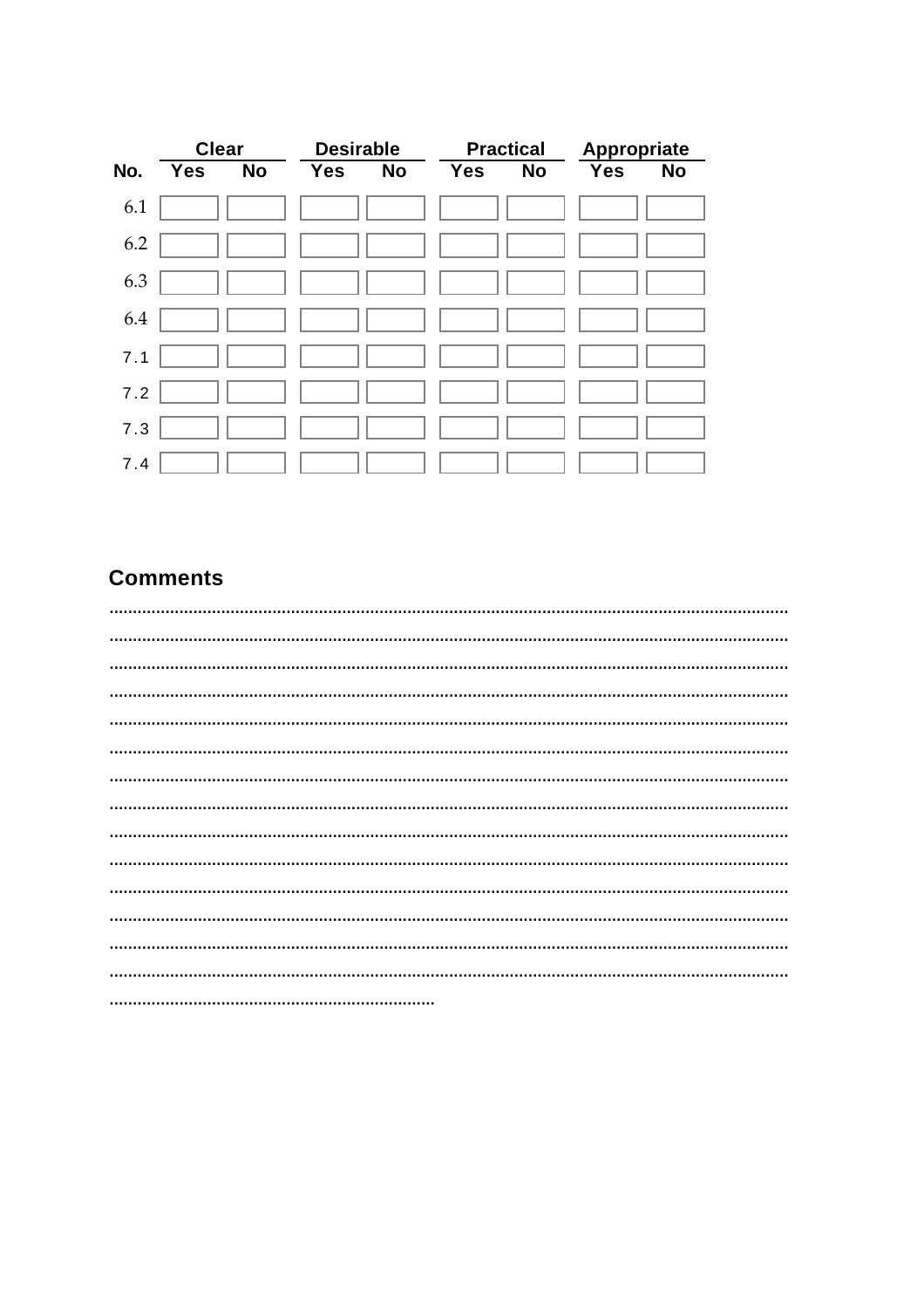9 Do you believe that the Instrument provides a comprehensive assessment of quality of service for HACC funded agencies? Can you think of any interesting and agency may be providing<br>substandard service but where this would not be reported anywhere in the Instrument?

| Yes, Instrument is                                                                            | $\Box$ |
|-----------------------------------------------------------------------------------------------|--------|
| No, Instrument is                                                                             |        |
| (If no) Please comment on how you think the<br>Instrument could be made more<br>comprehensive |        |
|                                                                                               |        |
|                                                                                               |        |
|                                                                                               |        |
|                                                                                               |        |
|                                                                                               |        |
|                                                                                               |        |
|                                                                                               |        |
|                                                                                               |        |
|                                                                                               |        |
|                                                                                               |        |
|                                                                                               |        |
|                                                                                               |        |
|                                                                                               |        |
|                                                                                               |        |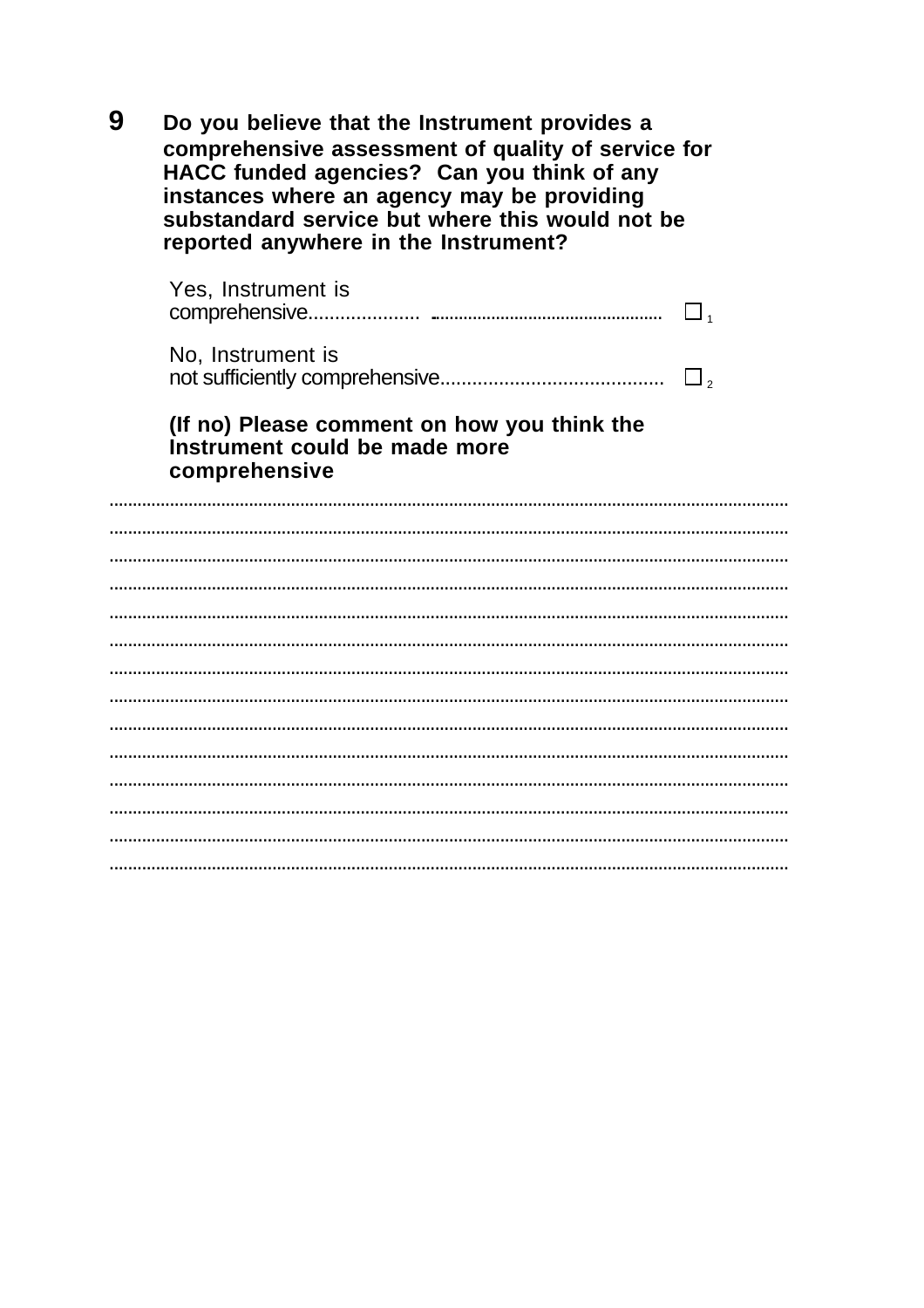### **Attitudes to the HACC Service Standards**

**We would like you to tell us how strongly you agree or disagree with the following statements:**

**10 It is quite possible for my agency to make ends meet while complying with the standards.**

| Strongly agree             | $\Box$ ,            |
|----------------------------|---------------------|
|                            | $\square$ ,         |
| Neither Agree nor Disagree | $\Box$ <sub>3</sub> |
|                            | $\Box$              |
| Strongly Disagree          | $\Box$ <sub>5</sub> |

**11 There is not much I can do if standards are not met as a result of my staff doing the wrong thing.**

| Strongly agree                                 | $\square$ . |
|------------------------------------------------|-------------|
|                                                | $\square$ , |
| Neither Agree nor Disagree $\Box$ <sub>3</sub> |             |
|                                                | $\square$ , |
| Strongly Disagree                              | $\square$   |

**12 I often suffer self-doubts about my capacity to make this agency a better one for clients.**

|                            | $\sqcup$ . |
|----------------------------|------------|
|                            | $\Box$ ,   |
| Neither Agree nor Disagree | $\Box$     |
|                            | $\Box$     |
| Strongly Disagree          | $\Box$     |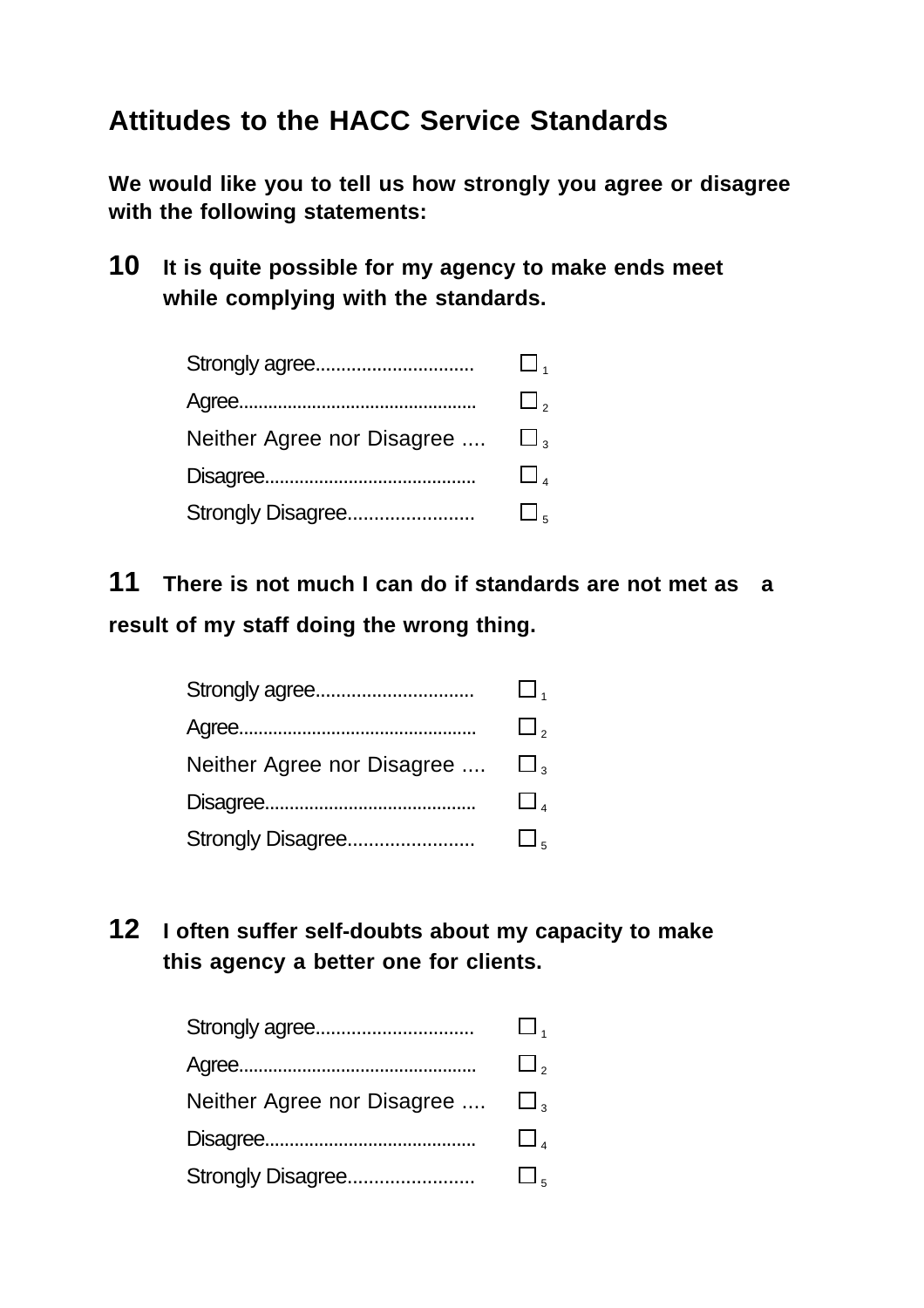**13 It is impossible for agencies like mine to meet the standards unless the level of funding is increased.**

| Strongly agree             |        |
|----------------------------|--------|
|                            |        |
| Neither Agree nor Disagree | $\Box$ |
|                            |        |
| Strongly Disagree          |        |

**14 Because the manager cannot be everywhere in the agency at the same time, it is impossible for him or her to ensure that the standards are met.**

| Strongly agree             | $\square$ . |
|----------------------------|-------------|
|                            | $\Box$ ,    |
| Neither Agree nor Disagree | $\Box$      |
|                            | $\square$ , |
| Strongly Disagree          | $\Box$      |

**15 What my staff and I do over the next year can substantially improve the performance of this agency on the standards.**

| Strongly agree             | $\square$           |
|----------------------------|---------------------|
|                            | $\Box$ ,            |
| Neither Agree nor Disagree | $\square$           |
|                            | $\square$           |
| Strongly Disagree          | $\Box$ <sub>5</sub> |